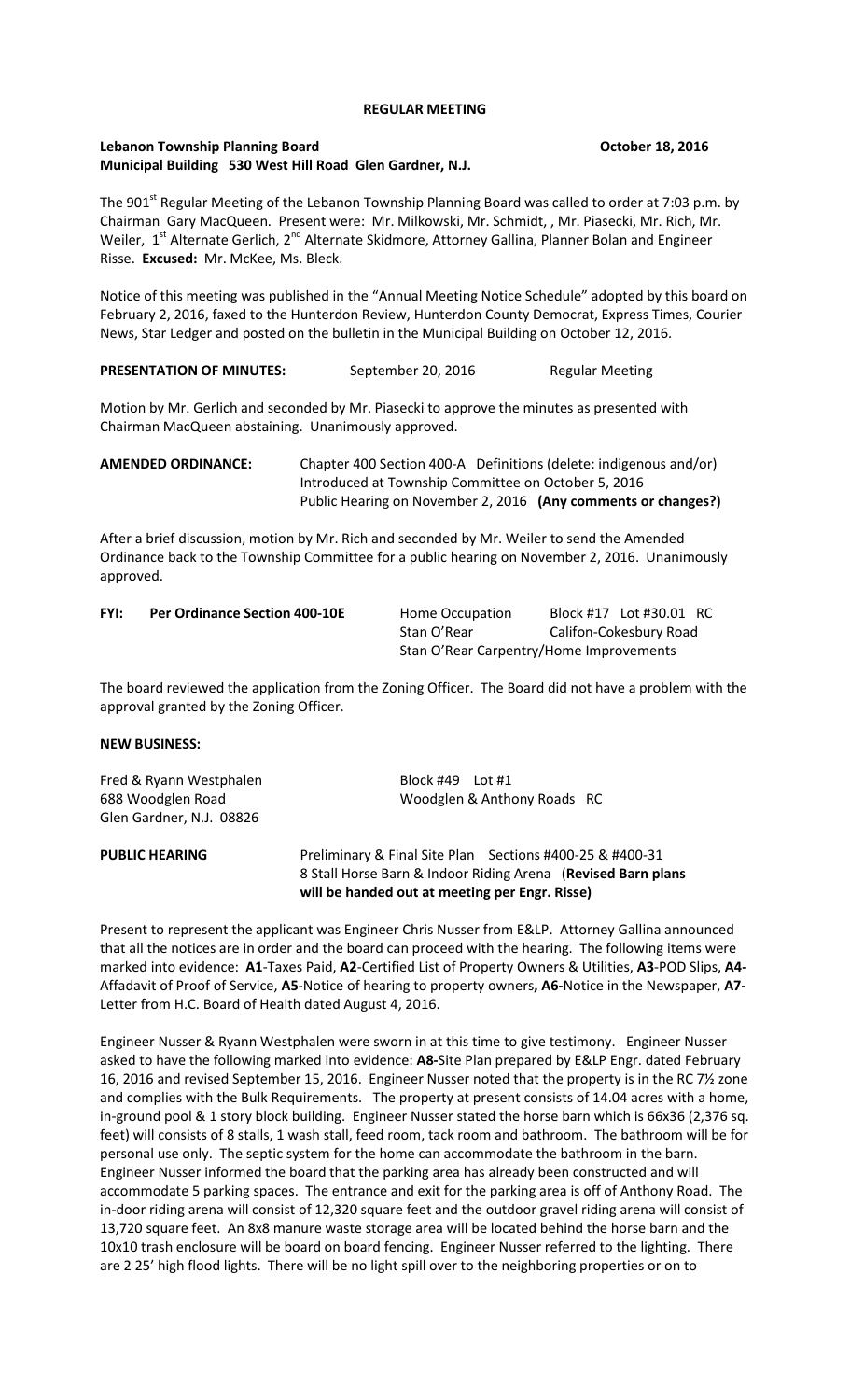the road. There will be 6-10' mounted flood lights and 3-10' mounted flood lights on the in-door riding arena. Engineer Nusser said the lighting purposed is reasonable and appropriate. The lights will come on 30 minutes prior to sunset and remain on until 9:00pm. Regarding the rest of the existing lighting on the property, the lighting poles start at 4.5' in height to 25' in height which covers the parking lot, outdoor riding arena and the horse barn. If the board has concerns with the lighting nearest to homes over 500' away, they will entertain the board's concerns to mitigate that. If necessary there will be shielding from the adjourning residences if necessary.

Engineer Nusser referred to the three items that needed to be addressed in Engineer Risse's letter and asked if the lighting layout they are proposing was satisfactory to Engineer Risse. Engineer Risse said it is up to the board. Engineer Nusser then referred to the bathroom in the barn which is connected to the septic system for the main house and has been approved by the County Board of Health. The bathroom in the barn is for the use by the family only. The wash stall is located next to the tack room. The wash stall does not have any drains in it and will not be connected to the septic system. The wash water will run out of the barn and dissipate into the ground. Engineer Nusser stated they revised the stormwater management report and submitted it on September 15<sup>th</sup> and they addressed all the comments by Engineer Risse and if there are any items that still need to be addressed they will work it out with Engineer Risse. Engineer Risse said there were a couple of minor issues they can work out also the water from wash stall will just go out into the ground. Engineer Nusser said yes. Chairman MacQueen said he never heard of that happening. Ms. Westphalen said she spoke to the County Board of Health today and they were good with how they were handling the water from washing of the horses. Chairman MacQueen said he thought that the water from the washing of horses would need to go into a drainage system. Ms. Westphalen said in discussing this with the County Board of Health they did not have a problem with it. Chairman MacQueen said the board would need a letter from the County Board of Health stating that it wasn't a problem because this doesn't make any sense at all. Mr. Schmidt asked if the water from washing the horses could be directed into the stormwater catch basin. Chairman MacQueen said he has seen when it is directed into a drainage system or seepage tank opposed to it running across the lawn. Engineer Nusser said it will cross over the gravel outdoor riding ring. Chairman MacQueen asked if the outdoor riding ring was going to be gravel. Ms. Westphalen said it is sand and cori processor/dust. Mr. Gerlich asked how many horses would be bathed per week. Ms. Westphalen said and average of 3 horses per day during warm months.

Chairman MacQueen asked if they were going to be a boarding facility. Ms. Westphalen said they currently board some horses and have a few horses of her own. Chairman MacQueen asked with an indoor riding arena if they were planning on holding any horse shows. Ms. Westphalen said no. Chairman MacQueen said you could have 8-10 people per day show up for riding lessons. Ms. Westphalen said yes. Chairman MacQueen noted then you could be washing down 8-10 horses per day. Ms. Westphalen said she doesn't have the capacity to give 8-10 riding lessons per day, but that she said it would be more like 2-3 riding lessons per day and some days none.

Chairman MacQueen asked if the board had any questions of the applicant. Mr. Gerlich asked about the exterior of the barn and if they were going to paint it a neutral color. Ms. Westphalen said they would paint it a neutral color. Mr. Schmidt asked if there would be any jumping in the indoor arena. Ms. Westphalen said yes. Will you be proposing any type of viewing room for people to watch. Ms. Westphalen said there will be an area in the tack room for people to watch. Mr. Skidmore asked if there are horses on the property now and asked how many. Ms. Westphalen said currently 11 horses. There is an existing barn on the property now which has 5 horse stalls and with the new barn they will be able to house 13 horses. Ms. Westphalen said about 3 horses are ridden per day. Mr. Skidmore said his concern is businesses grow and wanted to know what the game plan would be down the road. Ms. Westphalen said she would be willing to put a cap on the number of horses that she would have on the property. Chairman MacQueen asked about the overflow from the water retention area that is on the southeastern part of the property and noted there was a rip rap apron on the end of it. Response was yes. Chairman MacQueen asked if that would be in a field area. Response was yes. Ms. Westphalen said it would not be in a fenced area. Chairman MacQueen asked if they were only looking for a once per week delivery with a horse trailer. What if 4 people show up with horse trailers for riding lessons. Ms. Westphalen stated there are no current people who do that and she was not expecting any more than once per week.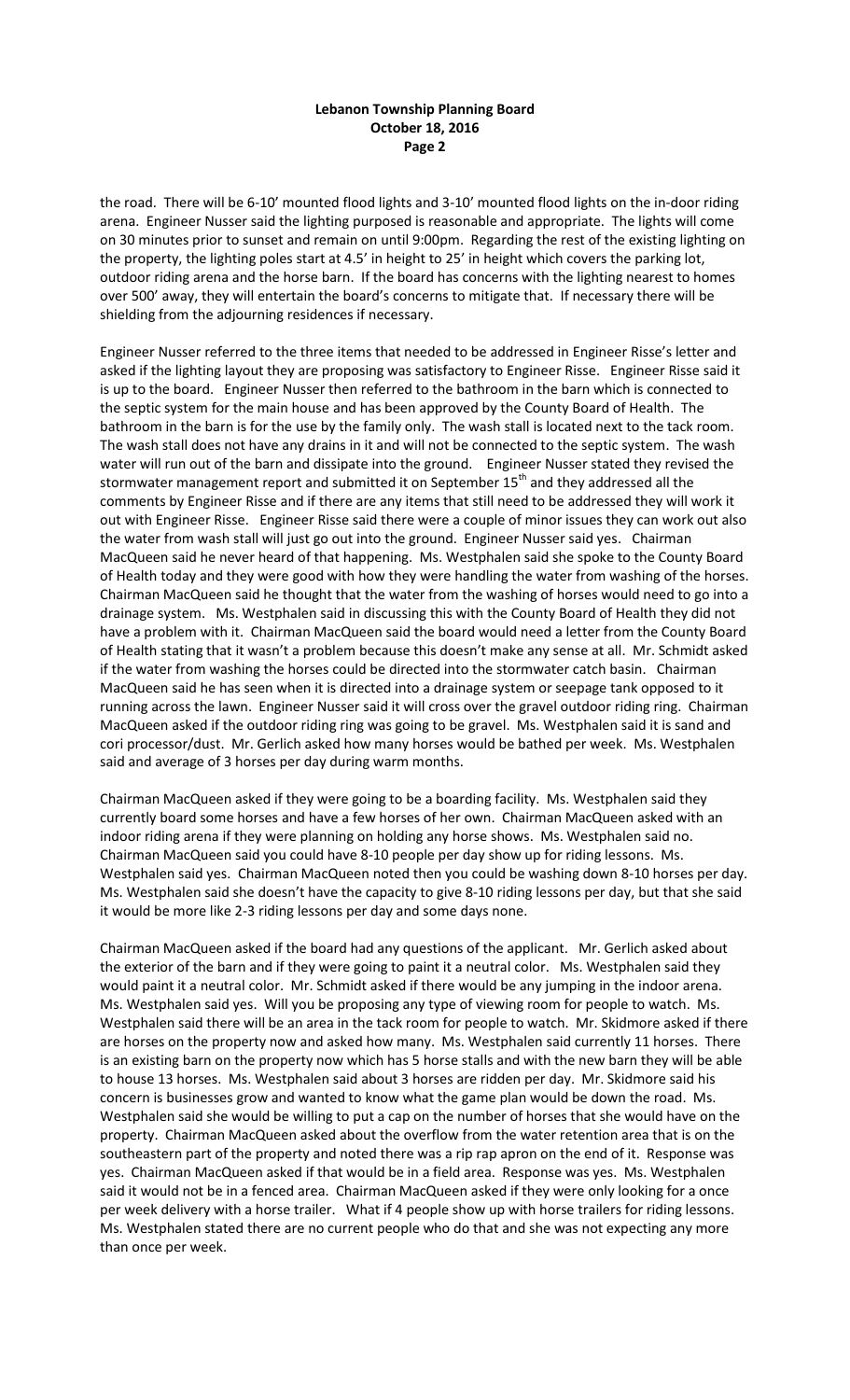Chairman MacQueen said that he is still not happy about the way the waste water from the wash stall is dispersed. Mr. Rich asked who could give the board guidance on it. Engineer Risse if it is an agricultural guidance practice there should be something in writing to that affect. Mr. Schmidt noted there are many indoor riding arenas in Tewksbury and asked how those facilities handle it. Engineer Risse said the wash stalls are hooked up to a septic system and it is based on 65 gallons per wash stall per day. Chairman MacQueen reiterated that the board will need a letter from the County Board of Health. Chairman MacQueen referred to the existing lighting that is shown on the plans all over the fields and asked if these were just spot lights. Engineer Nusser said there are 6 lights south of the building 2 flood lights are 25' in height and the remaining lights are 4.5' in height 80 watts which are walkway lights. Mr. Rich asked Engineer Risse if this lighting plan conforms to our ordinance. Engineer Risse said the lighting plans confirms but those lights that need shielding aren't shown. Mr. Rich said then they need to conform with the shielding. Engineer Risse said there is lighting for the outdoor riding arena that has already been built. The board continued to discuss the lighting at length. The board asked the applicant if they would agree to some reasonable timing regarding the lighting. Ms. Westphalen said yes. It was noted that the plans need to be updated to reflect what is actually on the site.

Planner Bolan noted the plan shows that lights would be off by 9:00 pm but by a switch. There is no guarantee that will happen. To guarantee the lights will be off, they need to have a timer on them. Engineer Risse stated that a light test should be done. Planner Bolan noted that the light detail on Sheet 4 of the Site Plan should be revised to show all existing and proposed lighting and that the detail for pole mounted lights should also be indicated. Engineer Nusser informed the board that no new pole mounted lighting is proposed. Engineer Risse reiterated that the Site Plan should show all existing and proposed lighting details and a light test pursuant to the Ordinance requirements should be conducted.

Chairman MacQueen asked about the parking and was there a specific amount they can have. Planner Bolan said there are no parking standards in regards to this Site Plan. Engineer Nusser said they are providing 5 parking spaces which would be totally for clients. It was noted that the applicants park their vehicles by their residence and also that the loading area and the existing barn are used only by the applicants. The board discussed with the applicant the number of horses that would be on the premises. Ms. Westphalen indicated that she would agree to place a limit of 15 horses to be on the property at any one time. When the board asked about the proposed bathroom in the barn, Ms. Westphalen stated that the bathroom would only be for their personal use. There is a portable bathroom facility on the property for clients and visiting guest. Planner Bolan referred to the horse trailers that would be coming to the property. Ms. Westphalen informed the board that only one to two trailers would be on the property at any given time, also that parking is sufficient and would not be a problem.

At the conclusion of the questions of the applicant and Engineer, Chairman MacQueen opened the hearing to the public for testimony. Mr. Robert Mickel adjourning property owner testified that the area between his property and the applicant's wooded area, lighting was his only concern. Mr. Mickel stated that the proposed barn and riding facility are an asset to the Township and would be agriculturally friendly. At the conclusion of the public testimony, Chairman MacQueen asked Engineer Nusser to give a summation. At the conclusion of Engineer Nusser's summary of the testimony, Chairman MacQueen asked for a motion to close the public portion of the hearing. Motion by Mr. Piasecki and seconded by Mr. Weiler to close the public portion of the hearing. Unanimously approved.

The board deliberated at this time. During the discussion, the board decided that Site Plan approval for an 8 stall horse barn and a connected in-door riding facility is appropriate use in the RC zone. The barn and riding arena are permitted as an agricultural use. The applicant's property consists of 14.040 acres. Also, from testimony the parking will not be an issue with 1-2 horse trailers on site daily. Referring to the H.C. Board of Health letter, the septic system does not need to be expanded. At the conclusion of the board's deliberations, motion by Mr. Piasecki and seconded by Mr. Weiler to grant the Site Plan to construct an 8 stall horse barn and in-door riding arena with the following conditions:

- a. The applicant shall obtain all necessary approvals from outside agencies having jurisdiction.
- b. The applicant will pay all necessary fees and escrows payable in connection with this application.
- c. The applicants shall provide written evidence that the manner of the water disposal in the proposed wash stall in the barn is consistent with agricultural best management practices.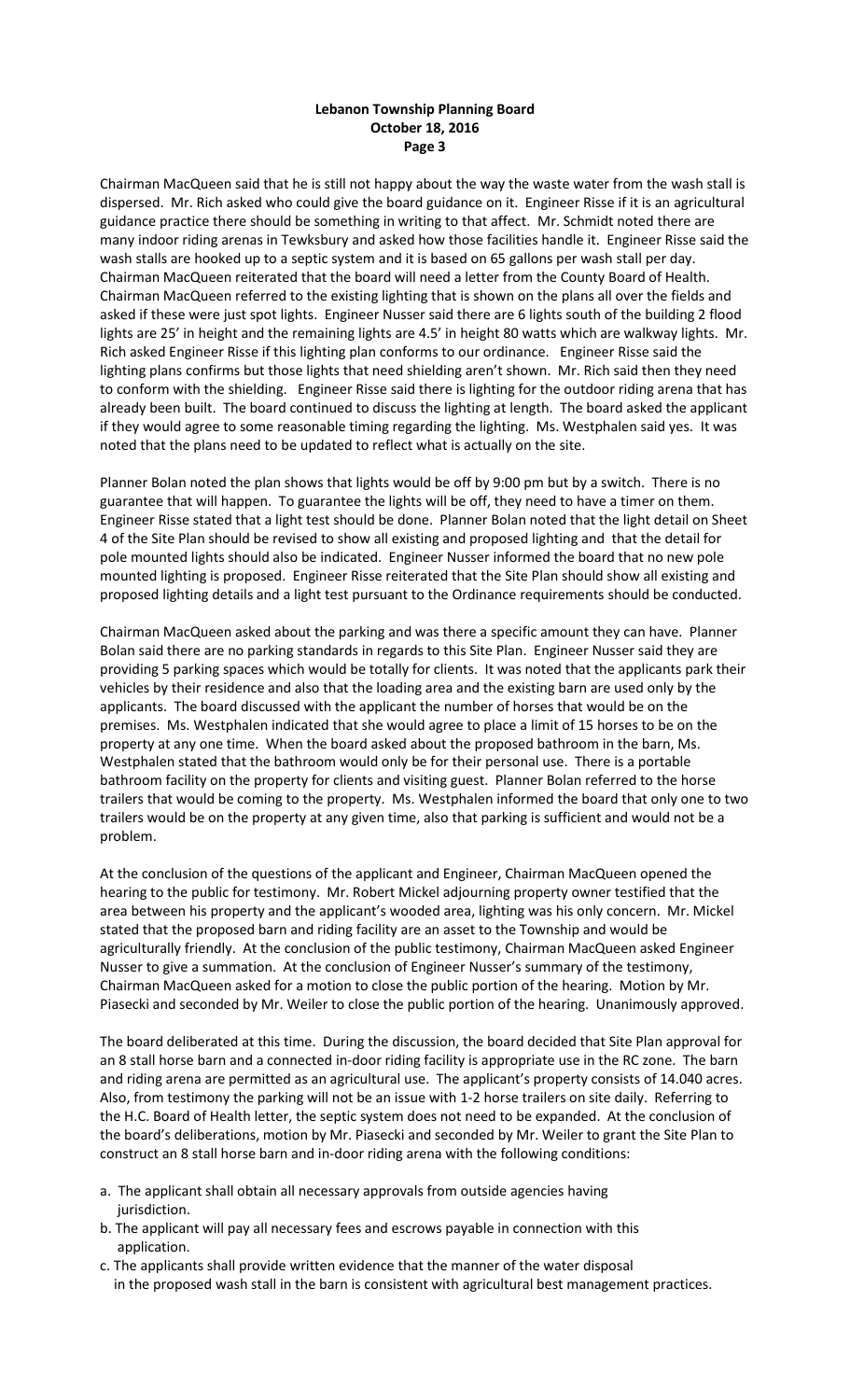- d. The Site Plan will be revised to show existing and proposed lighting. The applicant will have a light test performed in accordance with Ordinance section 400-431 to assure there is no light trespass. Outside lighting for the barn and riding arena shall be turned off by 9:00 p.m.
- e. The architectural drawings for the proposed barn and riding arena will be updated. The roofing and siding of the barn and riding arena will be painted a neutral color.
- f. The number of horses kept on the premises shall be limited to a maximum of 15.
- g. The barn will have a total area of 2,376 square feet and the attached indoor riding arena will have an area of 12,320 square feet. The dimensions and location of the barn and riding arena shall be as indicated on the Site Plan prepared by Wayne J. Ingram, Engr. dated 2/16/2016 last revised 9/15/2016.
- h. The applicant shall transport manure to the appropriate off-site location for treatment and disposal.
- i. The details of the stormwater management plan will be finalized and submitted to the Planning Board Engineer for review and approval.

### **ROLL CALL VOTE:**

**AYES:** Mr. Milkowski, Mr. Schmidt, Mr. Gerlich, Mr. Piasecki, Mr. Rich, Mr. MacQueen, Mr. Weiler, Mr. Skidmore

### **NAYES:** None

**THOSE ABSTAINING:** None

**THOSE ABSENT:** Mr. McKee, Ms. Bleck, Mr. Duckworth

# **Attorney Gallina will prepare the Resolution to be on the next Agenda of December 6, 2016.**

# **ITEMS FOR DISCUSSION:**

**a. Memos & Letter sent per PB** 

# **b. Memos from Zoning Officer Flemming**

In reviewing the memos from the Zoning Officer, the board questioned why the Little Brook property was included in the memo, since that was not a concern of the Planning Board. Ms. Glashoff stated she didn't understand why it was included since originally the Little Brook property had been a Board of Adjustment application from many years ago. Ms. Glashoff asked Mr. Milkowski to fill the board in on what has been going on with the property. Mr. Milkowski said this property has many issues and if the Township took over the property willingly, we would be responsible for any cleanup and issues with the property. Mr. Milkowski stated that he understands that the neighbor is willing to purchase the property and have the house torn down and restore the property and that is all he knows at this time.

In regards to the Cell Tower on the Melick property, Ms. Glashoff said she had been contact with Crown Castle's representative for the Cell Tower Co. and that she sent them a Site Plan/Variance packet so they can make application to the Planning Board regarding the lighting on the Tower. The board was very concerned that the Resolution for the Cell Tower has not been enforced since lighting is not a permitted use per the Ordinance for Cell Tower. Ms. Glashoff was asked to send a letter to the Township Committee asking them to have the Cell Tower Resolution enforced by the Zoning Officer.

Ms. Glashoff said she met with the Zoning Officer and Stinger Towing. Stinger Towing will be making every effect correct the storage problems that exist on the property and will be getting back to the Zoning Officer on the progress he makes in cleaning up everything out side of the fenced area. The Zoning Officer has not made contact with Davara per his memo. Also, Ms. Glashoff informed the board that the Zoning Officer has never been to Davara to make inspections per the Resolution for the Site Plan which is no less than twice per year. Ms. Glashoff informed the board that the Zoning Officer was